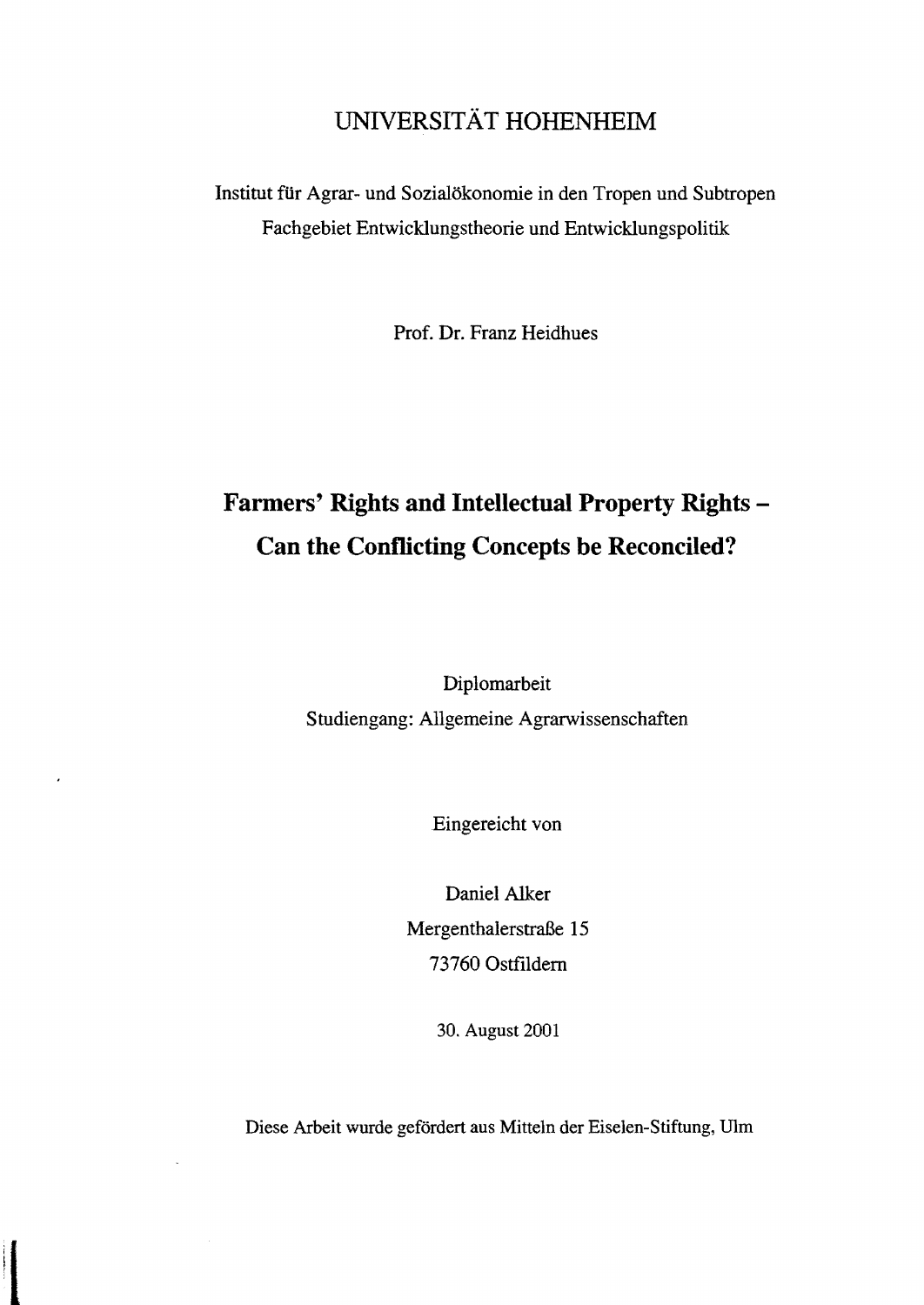## **Executive Summary**

The thesis discusses the conflicting relation of Farmers' Rights and Intellectual Property Rights (IPRs) on plant genetic resources and subsequently shows options for reconciliation on the national and international level.

Throughout the thesis a particular focus is placed on the effects of Farmers' Rights and IPRs on farmers in developing countries and on the conservation of agricultural biodiversity.

Initially, it describes the history, nature and purpose of both concepts and the relevant national and international institutional frameworks for their implementation, such as the WTO TRIPS agreement, the UPOV convention and the FAO International Undertaking on Plant Genetic Resources.

While doing so, it becomes apparent that the relation of Farmers' Rights and IPRs is one of conflict. The central conflicts are exhibited: IPRs on the one hand are individual and exclusive rights, which derive their legitimation from the promise to be welfare optimising and innovation enticing. In describing their history, it becomes obvious that they have mainly been advocated and pushed for by the corporate sector of developed countries. Due to their exclusive nature, right holders have the power to control the use of their intellectual goods, such as improved seeds, and exclude others. Some effects of IPRs on the agricultural sector in developing countries are illustrated.

On the other hand, Farmers' Rights are collective and non-exclusive rights. They represent the interests of developing countries and their traditional farmers by trying to remunerate past conservation and informal innovation efforts with regard to plant genetic resources. They also aim at enticing the future conservation of plant genetic resources, especially in *in situ* conditions. Equity and conservation concerns as central themes of Farmers' Rights are given special attention in the discussion. While a part of Farmers' Rights are legal rights in the conventional sense, the concept is in fact far more comprehensive and should be regarded as a crucible and a forum for a variety of concerns of developing countries and their farmers. Factual background in regard to the past, present and future use and exchange of plant genetic resource is presented as a basis of analysis for the different claims of Farmers' Rights.